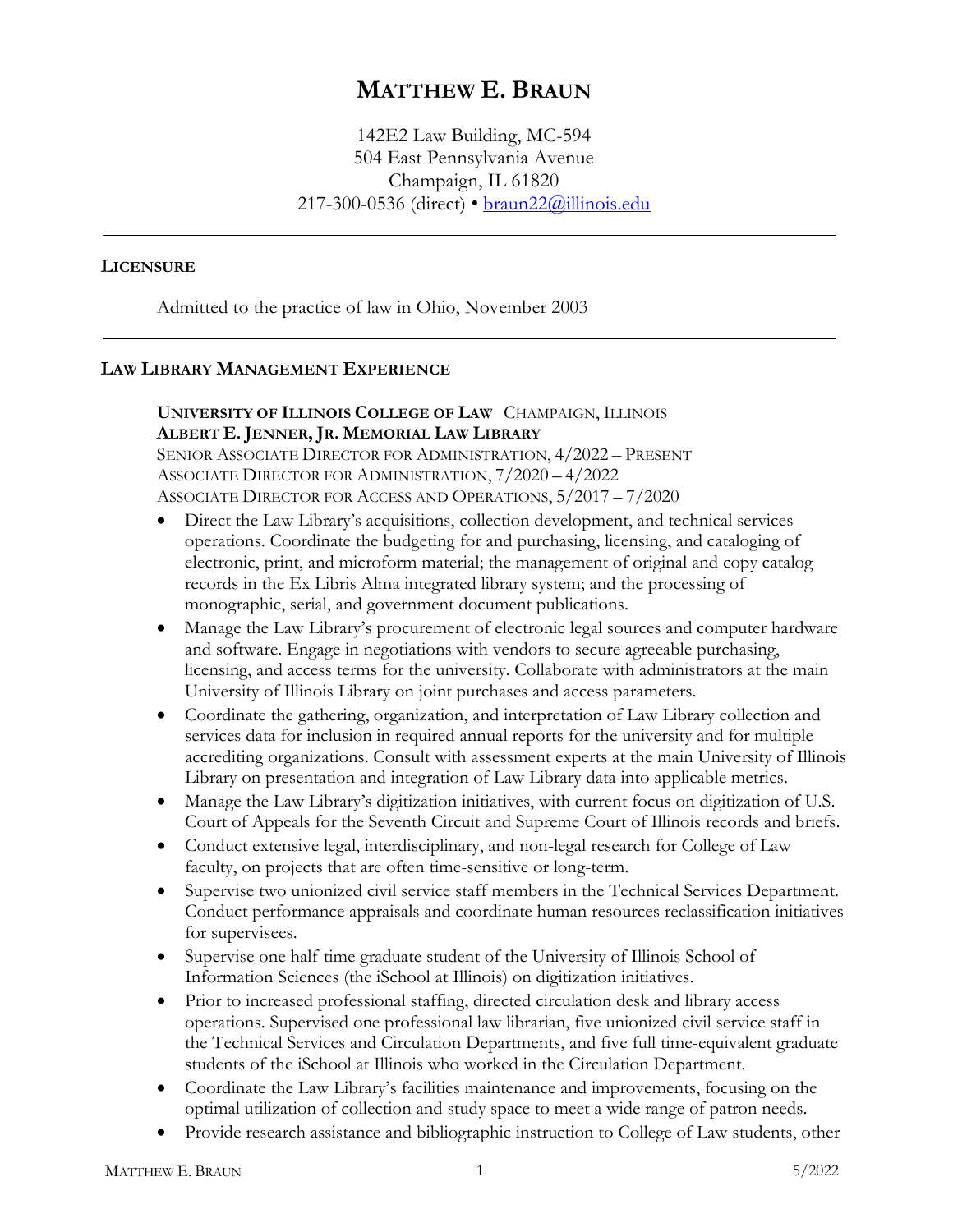members of the university community, and the public, through reference desk operations.

• Manage the Law Library's operations information as presented on the College of Law's website and on the Law Library's LibGuides, in consultation with the College of Law's Communications, Media Relations, and Events staff.

# **UNIVERSITY OF IOWA COLLEGE OF LAW** IOWA CITY, IOWA **UNIVERSITY OF IOWA LAW LIBRARY**

HEAD OF ELECTRONIC RESOURCES AND SPECIAL SERVICES, 8/2016 – 5/2017 HEAD OF ELECTRONIC RESOURCES AND COMPUTER SERVICES, 7/2014 – 7/2016

- Coordinated the evaluation, selection, acquisition, patron access, promotion, and renewal of the Law Library's electronic sources. Arranged electronic source demonstrations and trials for the University of Iowa College of Law faculty and Law Library reference staff, and recommended purchase or license of such sources to the Law Library administration.
- Negotiated with providing vendors on electronic source acquisition and access, while attentive to the Law Library budget and strategic plan, and representing the interests of the Law Library, the College of Law, and the greater university community. Coordinated agreeable license terms and conditions for electronic sources by working closely with the respective vendors and the university's purchasing and software security officials.
- Managed the content and organization of the Law Library's Drupal-based website, its research guides on the LibGuides platform, and its social media presence, and chaired a committee of law librarians to develop recommendations for the growth of these initiatives.
- Curated the Law Library's online faculty bibliography, with special focus on automating content updates and promoting full-text access to faculty works.
- Created descriptions of electronic sources for inclusion on the Law Library's website and collaborated with the Collection Services Division on the contents of MARC records for these sources in the Ex Libris Alma integrated library system and Primo discovery tool.
- Co-led a working group on electronic source management for the university's ongoing implementation and configuration of the Ex Libris Alma integrated library system.
- Collaborated with information technology specialists at the University of Iowa Libraries on the configuration and management of a proxy server for electronic sources limited to the College of Law community.
- Supervised one unionized paraprofessional in serving as manager of the Special Services Department, with responsibility for overseeing all loose leaf and microform processing. Conducted performance appraisals and collaborated on annual goals for the supervisee. Consulted closely with the Law Library administration on the recruitment and employment of undergraduate work-study students to assist in the Department's filing initiatives.
- Provided research assistance and bibliographic instruction to College of Law faculty and students, and other members of the university community and the public, at the reference desk.
- Prior to the university's consolidation of information technology services, supervised one professional information technology specialist and one professional law librarian as the manager of the Student Computing Department. Conducted performance appraisals and collaborated on initiatives and annual goals for the supervisees. Mentored the supervisees on professional development aimed to increase skills and effectiveness and to prepare them for career advancement.
- Prior to the university's consolidation of information technology services, oversaw information technology support to all College of Law students and Law Library staff, and supervised hardware and software upgrades within the Law Library.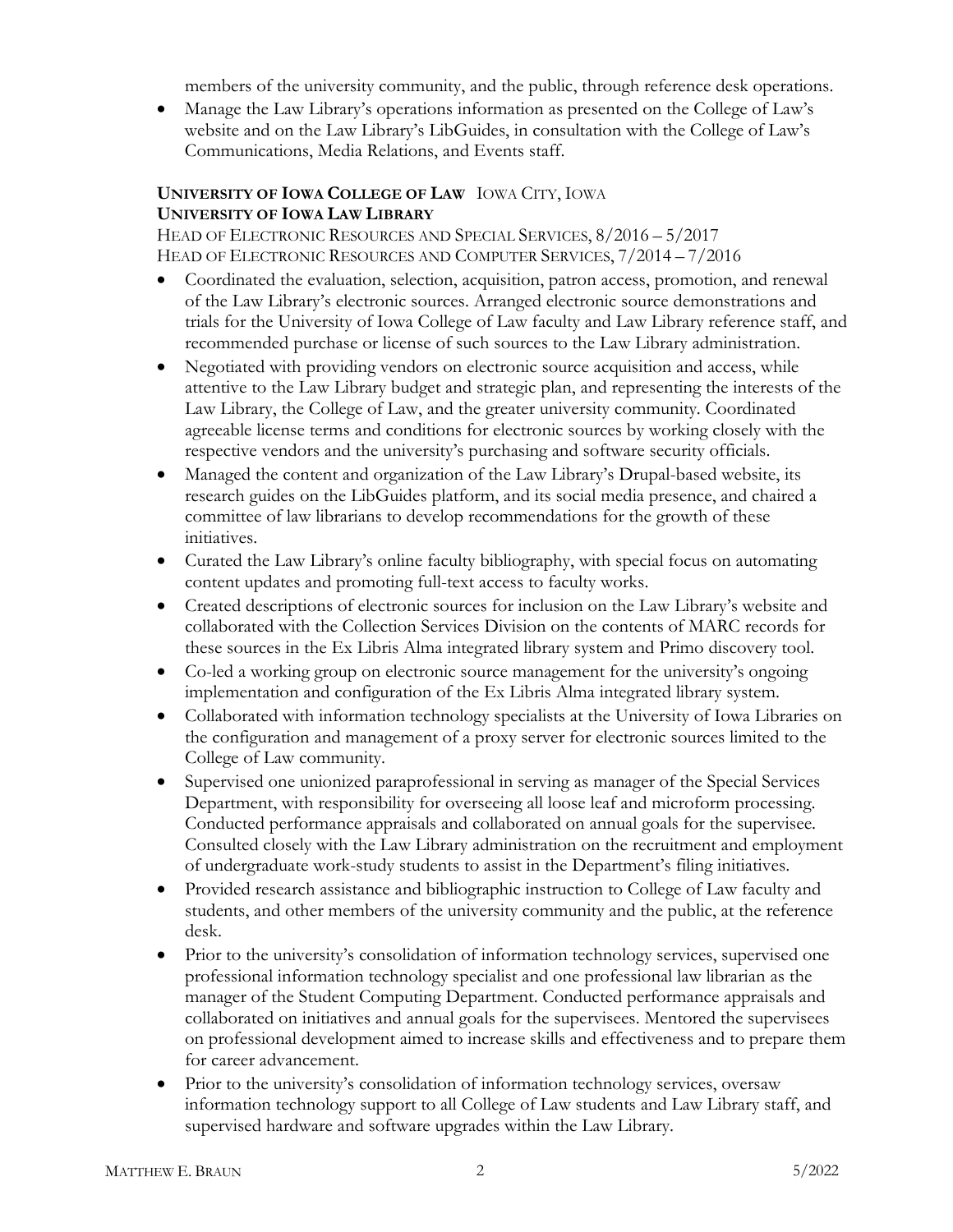# **LAW LIBRARY OF CONGRESS (LIBRARY OF CONGRESS)** WASHINGTON, D.C.

ACTING READING ROOM COORDINATOR (GS-13), 8/2012 – 2/2013 (as part of a rotation)

- Supervised seven unionized professional law librarians and three unionized library technicians in the Public Services Division, as a fellow in the Reading Room Management Training Program, with primary responsibility for congressional and public reference and research operations. Participated in multiple Library of Congress management seminars.
- Conducted performance appraisals and evaluations for Public Services Division staff and created individual position development plans. Addressed performance problems and developed plans to facilitate improvements, in collaboration with representatives from the two Library of Congress collective bargaining units and the Library's legal counsel.
- Advised the Law Librarian of Congress and other Law Library senior level staff on strategic planning for the organization and operation of the Public Services Division.
- Consulted with various Law Library and Library of Congress units regarding the day-to-day operation and improvement of the Law Library Reading Room's services and physical spaces, with special attention given to the designs and schedules for a reconstruction of the Law Library Reading Room that began in 2014.
- Guided the Law Library's reference librarians, library technicians, and contract staff on division projects and procedures.

SENIOR LEGAL RESEARCH SPECIALIST (GS-13), 2/2013 – 5/2014 LEGAL REFERENCE SPECIALIST (GS-12), 6/2011 – 8/2012 LEGAL REFERENCE LIBRARIAN (GS-11), 2/2009 – 6/2011

- Addressed the information needs of and provided electronic, print, and microform source instruction to in-person congressional staff and public library readers at the reference desk in the Law Library Reading Room. Similarly assisted remote congressional staff and other correspondents through telephone and the Library of Congress's "Ask a Librarian" system.
- Served as the featured instructor at Continuing Legal Education programs focused on how to conduct free and low-cost legal research online, at American Bar Association (ABA) annual, midyear, and section meetings and through ABA webinars.
- Cultivated and managed the Law Library's Databases and eResources collection and Legal Blawg Archive. Collaborated with the Library of Congress's Office of Strategic Initiatives on a variety of web harvesting projects. Extensively manipulated HTML code, utilized Adobe Dreamweaver, and transferred content among Library of Congress servers.
- Served as a Library of Congress Recommending Officer for domestic and comparative legal serial publications in print format.
- Routinely utilized multiple modules in the Ex Libris Voyager integrated library system to track the Law Library of Congress's 2.65 million items.
- Wrote entries on substantive legal matters for the Law Library of Congress's In Custodia Legis blog, and regularly contributed content to the @Congressdotgov Twitter page.
- Conducted training sessions on federal legislative history and on using the Library of Congress's Congress.gov website, to House and Senate member and committee staff, Congressional Research Service staff, and Law Library of Congress VIP groups.
- Served as the primary liaison for Law Library visiting scholars and internship participants regarding the Library of Congress's collections and procedures.
- Organized Law Library Reading Room displays in conjunction with special Law Library events and commemorative dates.
- Advised the junior reference staff on reference desk procedures and edited the draft answers written by junior staff for the "Ask a Librarian" system.
- Conducted briefings and library tours for new congressional staff and for the Law Library of Congress's visiting scholars and groups.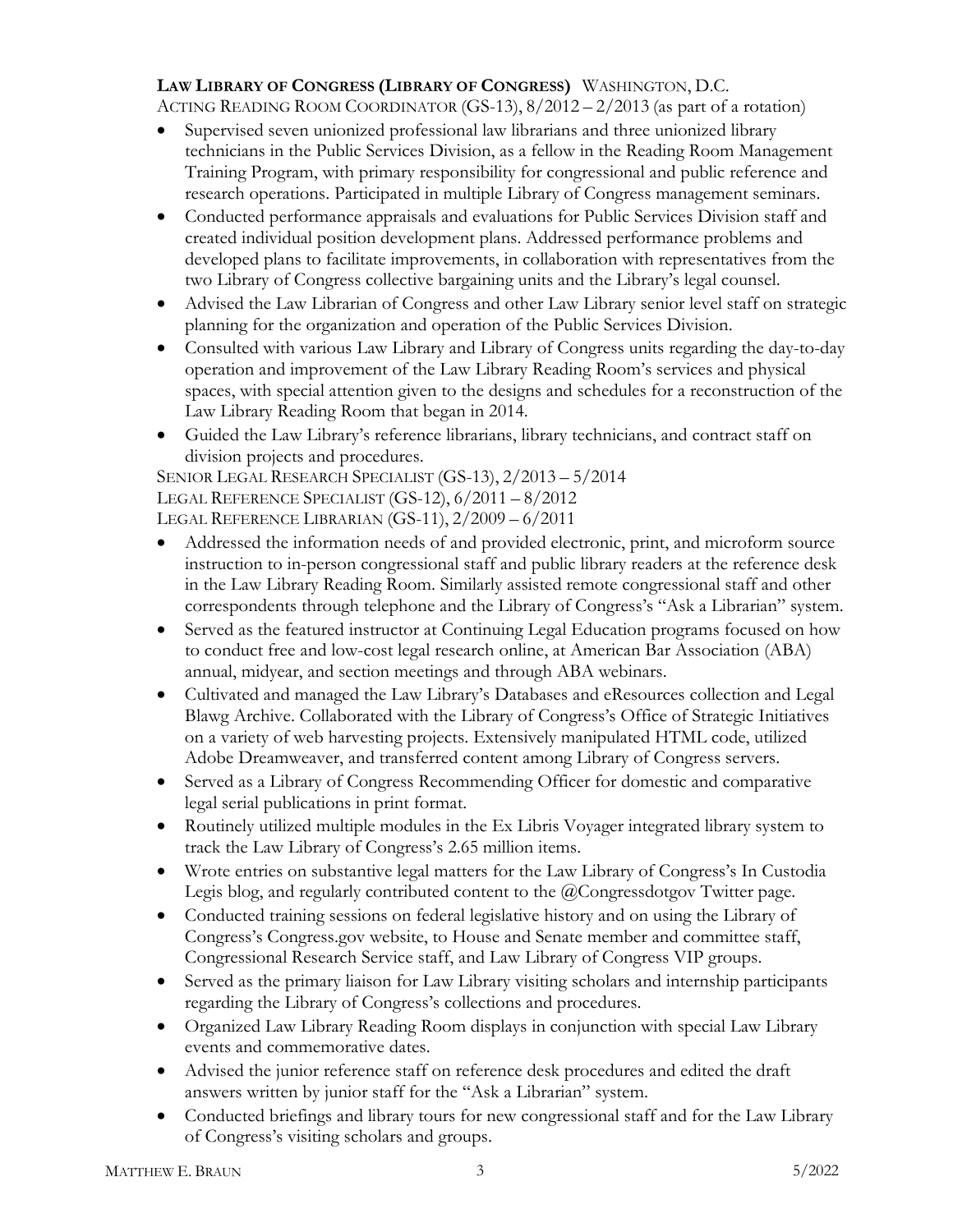# **PROFESSIONAL TEACHING EXPERIENCE**

# **UNIVERSITY OF ILLINOIS COLLEGE OF LAW** CHAMPAIGN, ILLINOIS

TEACHING ASSOCIATE PROFESSOR, LAW LIBRARY, 4/2021 – PRESENT TEACHING ASSISTANT PROFESSOR, LAW LIBRARY, 5/2017 – 4/2021

- Taught the following one-credit, letter-graded Advanced Legal Research courses to second and third-year Juris Doctor candidates:
	- o Administrative and Regulatory Law, in the Spring 2021, Spring 2020, and Spring 2018 semesters
	- o Illinois Law, in the Spring 2019 semester
- Taught the one-credit, letter-graded Legal Research course to first-year Juris Doctor candidates and Master of Studies in Law candidates, in the Fall 2021, Fall 2020, Fall 2019, Fall 2018, and Fall 2017 semesters.
- Employ an experiential learning model that requires student participation in the teaching of electronic and print research processes and encourages real-time student feedback on the effectiveness of the instruction. Prepare in-class tutorials and exercises, arrange for guest speakers, and design and grade student assignments. Regularly advise students on the development of their legal research methods and source evaluation.
- University of Illinois College of Law committees:
	- $\circ$  Assessment, 2021 2022 (co-chair), 2020 2021, and 2019 2020 academic years
	- $\degree$  Diversity, 2021 2022 and 2018 2019 academic years
	- o Student Awards, 2017 2018 academic year
- WILL-AM 580 and WILL-FM 90.9 / Illinois Public Media (NPR/PBS), Urbana, Illinois o [Legal Issues in the News,](https://will.illinois.edu/legalissuesinthenews) Commentator, 2020 – Present
- University of Illinois, Faculty Senator for the Urbana-Champaign campus and Senate Admissions Committee Member, 2018 – 2020

### **UNIVERSITY OF IOWA COLLEGE OF LAW** IOWA CITY, IOWA

ADJUNCT LECTURER IN LAW, 1/2015 – 5/2017

- Taught the following one-credit, pass/fail Advanced Legal Research Methods courses to Master of Laws and second and third-year Juris Doctor candidates:
	- o Business and Taxation (co-taught), in the Spring 2017 and Spring 2015 semesters
	- o Regulatory and Administrative Law, in the Fall 2016 semester
	- o Intellectual Property Law, in the Spring 2016 semester

# **THE CATHOLIC UNIVERSITY OF AMERICA** WASHINGTON, D.C.

DEPARTMENT OF LIBRARY AND INFORMATION SCIENCE ADJUNCT PROFESSOR, 1/2012 – 5/2013

- Taught the three-credit, letter-graded Advanced Legal Research seminar, to Master of Science in Library and Information Science candidates, in the Spring 2013 and Spring 2012 semesters.
- Extensively prepared in-class lectures, discussions, and exercises; designed and graded student assignments; and advised students on preparing for careers in academic, government, law firm, and public law libraries.
- Law Librarianship Program Advisory Board, Member, 2013 2014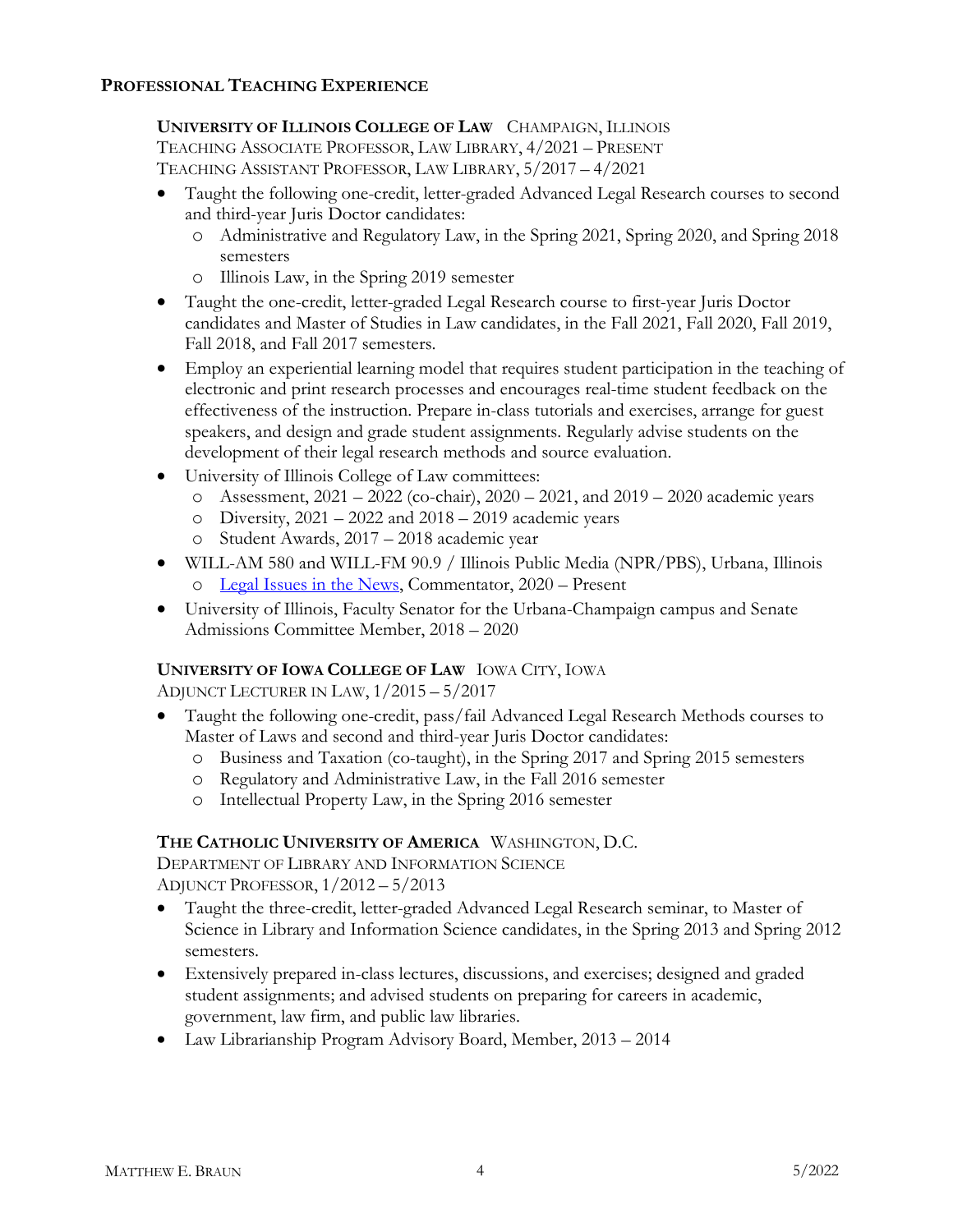# **LAW LIBRARY EXPERIENCE**

# **THE GEORGE WASHINGTON UNIVERSITY LAW SCHOOL** WASHINGTON, D.C. **JACOB BURNS LAW LIBRARY**

REFERENCE/INTELLECTUAL PROPERTY LIBRARIAN, 8/2006 – 2/2009 REFERENCE LIBRARIAN, 8/2005 – 8/2006

- Coordinated legal and non-legal research projects for Law School faculty, with focus given to faculty interested in patent, copyright, trademark, and trade secret law.
- Selected and maintained electronic and print sources for the Law Library's extensive collection in intellectual property law and managed the annual budget for such sources.
- Organized and taught multiple library research sessions each semester for students in the Master of Laws, Juris Doctor, and Paralegal Studies programs, with specific attention given to students focusing their studies on intellectual property.
- Provided bibliographic instruction to Law School faculty and students, and other members of the university community, at the reference and circulation desks.
- Collaborated with various members of the Public Services Division on print and electronic research guides and web-based outreach to various patron groups.
- Conducted intellectual property research lectures to organizations such as the Asia Pacific Legal Institute and The George Washington University College of Professional Studies.

# **UNIVERSITY OF NORTH CAROLINA SCHOOL OF LAW** CHAPEL HILL, NORTH CAROLINA **KATHRINE R. EVERETT LAW LIBRARY**

GRADUATE ASSISTANT, 6/2004 – 7/2005 REFERENCE ASSISTANT, 1/2004 – 6/2004

• Facilitated legal research needs of School of Law faculty and students, and members of the public, at the reference desk. Collaborated closely with administrators and librarians in Public Services, Technical Services, and Information Technology Services on various operational initiatives. Focused on reference and research skills, patron interactions, and professional development.

### **LIBRARY PUBLICATIONS**

- Book Review, Cheating: Ethics in Everyday Life, 110 LAW LIBR J. 552 (2018), [https://heinonline.org/HOL/P?h=hein.journals/llj110&i=554.](https://heinonline.org/HOL/P?h=hein.journals/llj110&i=554)
- Orphan Works, Library Digitization, and Special Collections: A Few Words, LH&RB (an American Association of Law Libraries Special Interest Section Newsletter), Fall 2017, at 19-23, [https://www.aallnet.org/lhrbsis/wp-content/uploads/sites/10/2017/12/LHRBSIS2017FallNewsletter.pdf.](https://www.aallnet.org/lhrbsis/wp-content/uploads/sites/10/2017/12/LHRBSIS2017FallNewsletter.pdf)
- Book Review, Unifying the Nation: Article IV of the United States Constitution, 107 LAW LIBR. J. 601 (2015), [https://heinonline.org/HOL/P?h=hein.journals/llj107&i=593.](https://heinonline.org/HOL/P?h=hein.journals/llj107&i=593)
- South Dakota Practice Materials: A Selective Annotated Bibliography (with Kasia Solon), in STATE PRACTICE MATERIALS: ANNOTATED BIBLIOGRAPHIES (Frank G. Houdek, ed.) (2008), [https://heinonline.org/HOL/Page?handle=hein.lbr/spmabi0001&id=1823&collection=lbr&index=.](https://heinonline.org/HOL/Page?handle=hein.lbr/spmabi0001&id=1823&collection=lbr&index=)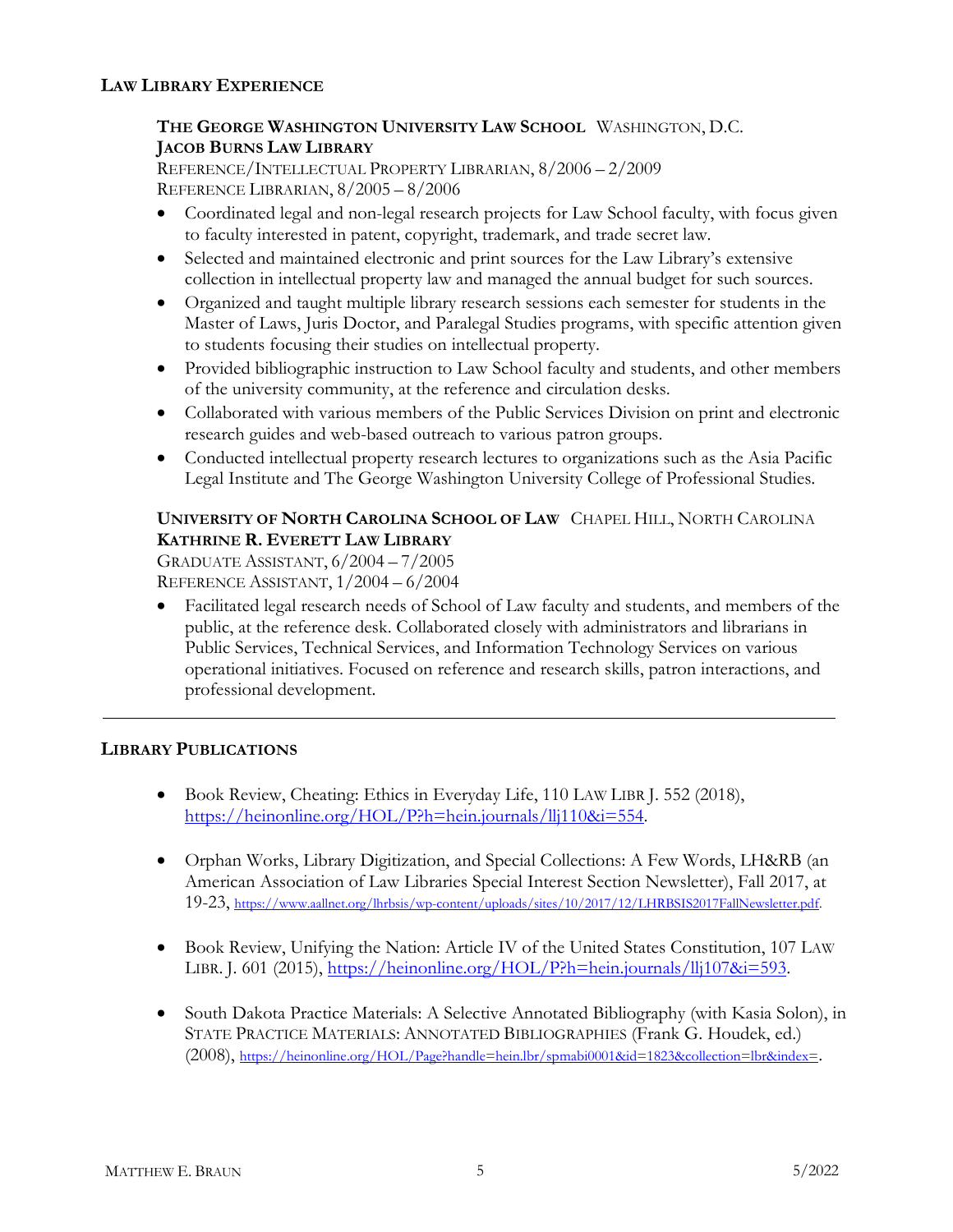#### **AFFILIATIONS**

### **CLEAR LAW INSTITUTE**, FACULTY, 2016 – PRESENT

- Presenter of *How to Conduct Free Legal Research Online*, *Researching Intellectual Property Law*, and *Researching Federal Administrative Law* continuing legal education (CLE) webinars
- <https://clearlawinstitute.com/webinar-presenters/matthew-braun>

#### **AMERICAN ASSOCIATION OF LAW LIBRARIES (AALL),** MEMBER, 2004 – PRESENT

- AALL 2022 Annual Meeting (Denver), Coordinator for an educational program on implementing controlled digital lending in academic law libraries (forthcoming)
- AALL 2018 Annual Meeting (Baltimore), Panelist on an educational program regarding the transferring of skills across law library types and sectors
- AALL 2012 Annual Meeting (Boston), Coordinator and Moderator for an educational program on federal legislative history research
- AALL Live Interview Series, Panelist for a program on coordinating virtual conferences, 2020
- Council of Newsletter Editors, Co-Chair, 2008 2009
- Copyright Committee, Member, 2019 Present
- Council of Chapter Presidents, Member, 2019 Present
- Annual Meeting Program Committee, Team Member, 2017 2018
- Digital Access to Legal Information Committee, Member, 2008 2009
- Citation Formats Committee, Member, 2007 2008
- Academic Law Libraries special interest section (SIS), Member, 2005 2009, 2014 Present o Continuing Status/Tenure Committee, Member, 2016 – 2017
	- o Faculty Services Committee, Member, 2007 2008
	- o Newsletter Committee, Member, 2006 2007
- Legal Innovation & Technology SIS, 2017 Present
- Research Instruction and Patron Services SIS, Member, 2005 2009, 2017 Present

### **MID-AMERICA ASSOCIATION OF LAW LIBRARIES (MAALL)**, MEMBER, 2014 – PRESENT

PAST PRESIDENT, INSTALLED 11/2021

PRESIDENT, SERVED 10/2020 – 11/2021

VICE PRESIDENT/PRESIDENT-ELECT, ELECTED 6/2019, SERVED 10/2019 – 10/2020

- MAALL 2021 Annual Meeting (virtual), Panelist on an educational program detailing how to practice adaptive leadership in law libraries during challenging times
- MAALL 2019 Annual Meeting (St. Louis), Presenter and moderator on a roundtable discussion on how to best utilize webinar and web conferencing technology
- MAALL 2018 Annual Meeting (Memphis), Panelist on an educational program on teaching the value of legal citation
- MAALL Markings (association newsletter), Photography Editor, 2015 2021
- Education Committee, Chair, 2019 2021
- Public Relations Committee, Chair, 2018 2019
- Website Committee, Member, 2016 2017

### **ASSOCIATION OF AMERICAN LAW SCHOOLS (AALS)**, MEMBER, 2017 – PRESENT

• Law Libraries and Legal Information section, Member, 2017 – Present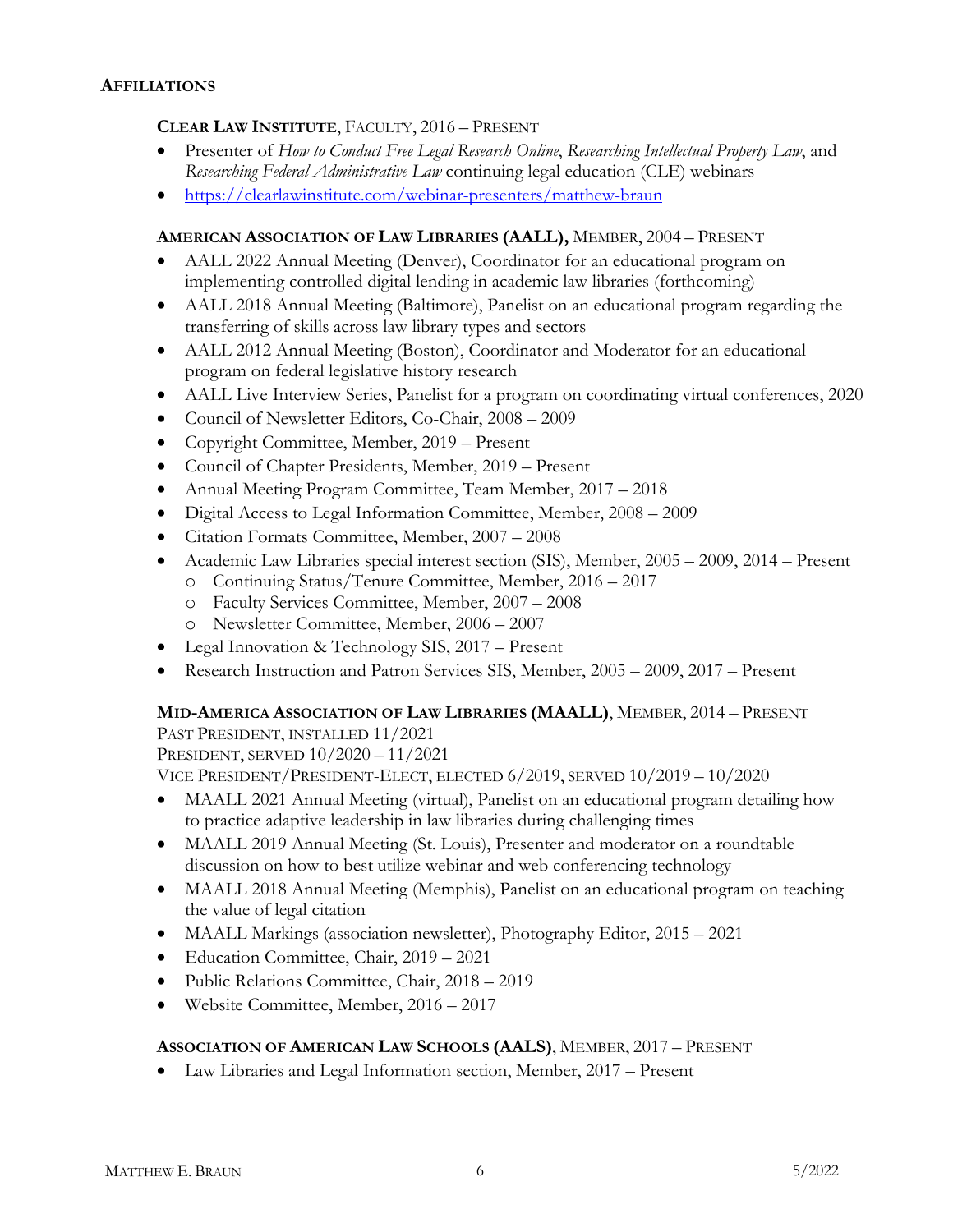# **LAW LIBRARIANS' SOCIETY OF WASHINGTON, D.C. (LLSDC)**, MEMBER, 2005 – 2014

CORRESPONDING SECRETARY (BOARD MEMBER), 2009 – 2011

- LLSDC Legal Research Institutes, Instructor (taught sessions to new law librarians on how to research federal legislative history), 2010 – 2012
- Law Library Lights (society newsletter), Editor, 2008 2009, and Assistant Editor, 2007 2008; [https://www.llsdc.org/lights.](https://www.llsdc.org/lights)

# **EDUCATION**

#### **UNIVERSITY OF NORTH CAROLINA AT CHAPEL HILL** CHAPEL HILL, NORTH CAROLINA SCHOOL OF INFORMATION AND LIBRARY SCIENCE

MASTER OF SCIENCE IN LIBRARY SCIENCE, CONFERRED AUGUST 2005

• Master's Paper, A Study of the Relationship Between Faculty Status and Job Satisfaction Among Academic Law Librarians, published July 2005, [https://cdr.lib.unc.edu/concern/masters\\_papers/q524js523.](https://cdr.lib.unc.edu/concern/masters_papers/q524js523)

# **THE OHIO STATE UNIVERSITY** COLUMBUS, OHIO

MORITZ COLLEGE OF LAW

JURIS DOCTOR, CONFERRED JUNE 2003 • MORITZ PUBLIC SERVICE FELLOW

- Ohio State Journal on Dispute Resolution, Symposium Editor, 2002 2003
	- o Author of Recent Development, The Revised Uniform Arbitration Act, 18 OHIO ST. J. ON DISP. RESOL. 237 (2002), [https://heinonline.org/HOL/Page?handle=hein.journals/ohjdpr18&collection=journals&id=247.](https://heinonline.org/HOL/Page?handle=hein.journals/ohjdpr18&collection=journals&id=247)
- Pro Bono Research Group, Assistant Manager for Quality Control, 2002 2003
- Moritz College of Law Admissions Committee, Student Member, 2001 2002
- The Center for Computer-Assisted Legal Instruction (CALI) Award for Excellence in Legal Writing (highest grade in first-year Legal Research & Writing section), 2001
- The Ohio State University Scholarship in Law, 2000 2001

### **MIAMI UNIVERSITY** OXFORD, OHIO

BACHELOR OF SCIENCE IN MASS COMMUNICATION, CONFERRED MAY 1999 MINOR IN CRIMINOLOGY

THE PHI BETA KAPPA SOCIETY, IOTA OF OHIO CHAPTER, INDUCTED APRIL 1999

- College of Arts and Science Distinguished Student Achievement Award, 1999
- Miami University Honors and Scholars Program, 1997 1999
- Golden Key International Honour Society, inducted 1997
- Phi Sigma Pi National Honor Fraternity Beta Xi Chapter Secretary, inducted 1996
- Miami University President's List (4.0 semester GPA), three semesters
- Miami University Dean's List  $(3.5 +$  semester GPA), four semesters

### **LEGAL EXPERIENCE**

### **MADISON COUNTY COURT OF COMMON PLEAS** LONDON, OHIO

JUDICIAL CLERK, 5/2002 – 11/2003

• Legal consultant to The Honorable Robert D. Nichols. Assisted Judge Nichols with the drafting of case opinions, jury instructions, and various other types of legal documentation.